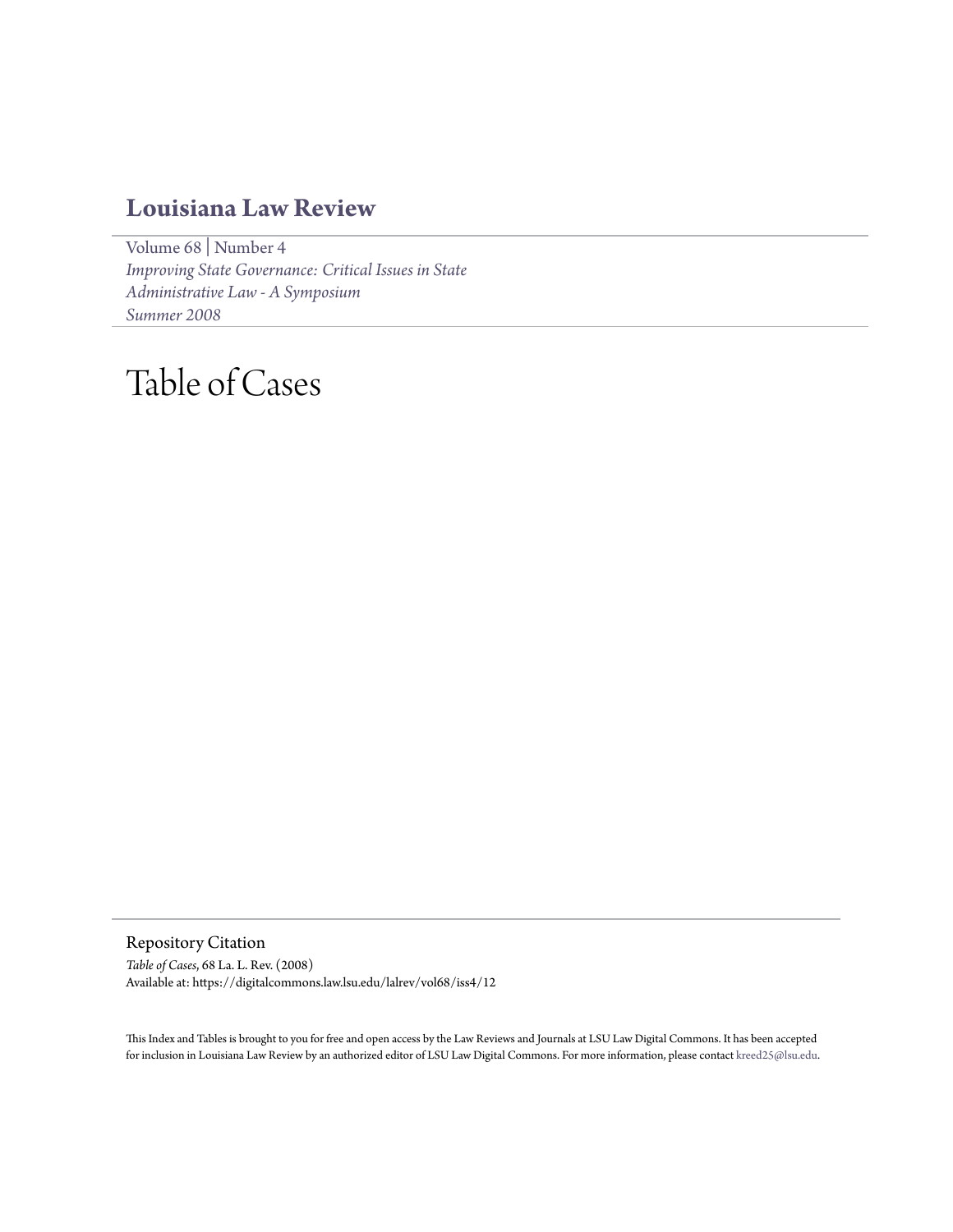## **TABLE OF CASES Volume 68**

20th Century Ins. Co. v. Superior Court, Vol. **68,** pp. **526,** 527 AB v. South West Water Services Ltd., Vol. 68, pp. 754-755 AFSCME, Council **#** 17 v. State, Vol. 68, p. 1324 Agency for Health Care Admin. v. Assoc. Indus. of Fla., Inc., Vol. 68, p. 530 Agrico Chemical Co. v. Dep't of Envtl. Regulation, Vol. 68, p. 1164 Albe v. Louisiana Workers' Compensation Corp., Vol. 68, p. 1337 Alberti v. Welco Mfg. of Tex., Vol. 68, p. **611** Alexander v. Gen. Motors Corp., Vol. 68, p. 815 Allen v. La. Bd. of Dentistry, Vol. 68, pp. 1172, 1344,1361 Allgeyer v. Louisiana, Vol. **68,** p. **10** Am. Home Prod. Corp. v. Liberty Mut. Ins. Co., Vol. 68, pp. 622, 626 Amato v. Office of the Louisiana Comm'r of Sec., Vol. 68, p. 1362 American Bank v. Goss, Vol. 68, pp. 1245-47 Anthony Crane Rental v. Fruge, Vol. 68, pp. 533-539 Armstead v. Nagin, Vol. 68, p. 486 Arnold v. Bd. of Levee Commissioners for the Orleans Levee District, Vol. 68, pp. 1076-77 Arrington v. ER Physicians Group, Vol. **68,** pp. 955-56, 967 Ashou v. Liberty Mut. Fire Ins. Co, Vol. 68, p. 526 Associated General Contractors of America v. Police Jury of Pointe Point Coupee Parish, Vol. 68, **p.** 1079 Ass'n of Community Organization for Reform Now (ACORN) v. FEMA, Vol. 68, pp. 485-86 Audubon Trace Condo. Ass'n, Inc. v. Brignac-Derbes, Inc., Vol. 68, **p.** <sup>6</sup> <sup>1</sup> <sup>1</sup> Auger v. Auger, Vol. 68, pp. 231-32 Avenal v. Louisiana, Vol. 68, pp. 365,435, 439 Axis Reinsurance Co. v. Lanza, Vol. **68, p.** 401 Aymond v. Aymond, Vol. 68, pp. 238-39 Ayraud v. Babin's Heirs, Vol. 68, p. 502 Balthazar v. Mari Ltd., Vol. 68, pp. 272, 273 Baragona v. Kawait Gulf Link Transp., Co., Vol. 68, p. 815 Barbin v. Barbin, Vol. 68, p. 237 Barksdale v. Lincoln Builders Inc., Vol. 68, p. 246 Bates v. Allstate Ins. Co., Vol. 68, p. 395 Bd. of Dirs. of Inds. Dev. Bd. of Gonzales, La, Inc. v. All Taxpayers, Prop. Owners, Citizens of Gonzales, Vol. 68, p.651

Bd. of Educ. of Indep. Sch. Dist. No. 92 v. Earls, 536 U.S. 822 (2002), Vol. 68, p. 79 Bd. of Prob. & Parole v. Scott, 524 U.S. 357 (1998), Vol. 68, p. 82 Bd. of Regents v. Roth, Vol. 68, p. 486 Bell Oaks v. Louisiana Dep't of Health and Hospitals, Vol. 68, pp. 1370-71 Bergeron v. Bergeron, 693 So. 2d 199 (La. App. 3d Cir. 1997), Vol. 68, pp. 194, 207 Berman v. Parker, Vol. 68, pp. 378, 382, 638, 640, 673 Berry v. Allstate Ins. Co., Vol. 68, p. 708 Best v. State Farm Fire & Cas. Co., Vol. 68, p. 411 BMW of North America, Inc. v. Gore, Vol. 68, pp. 742-43, 754-55 Bd. of Commissioners New Orleans Exhibition Hall Auth. v. Missouri Pac. R.R. Co., Vol. 68, p. 649 Bd. of Regents v. Roth, Vol. 68, p. 272 Bohatch v. Butler & Binion, 977 S.W.2d 543 (Tex. 1998), Vol. 68, pp. 947-48 Bonvillion v. Dep't of Ins., Vol. 68, pp. 1349- 50 Bordelon v. Bordelon, 942 So. 2d 708 (La. App. 3d Cir. 2006), Vol. 68, p. 208 Bouterie v. Crane, Vol. 68, p. 535 Bowers v. Hardwick, Vol. 68, p. 12 Boyce v. Cluett, Vol. 68, p. 530 Boyd v. United States, 116 U.S. 616 (1886), Vol. 68, p. 63 Brigham City v. Stuart, 126 S.Ct. 1943 (2006), Vol. 68, p. 111 Brock v. Super. Ct., Vol. 68, pp. 1265-67, 1269, 1277, 1279, 1282 Broemmer v. Abortion Services of Phoenix, Ltd., Vol. 68, pp. 155-56 Broussard v. State Farm Fire & Cas. Co., Vol. 68, p. <sup>4</sup> <sup>1</sup> <sup>1</sup> Brown v. Vance, Vol. 68, p. 1296 Burlington N. & Santa Fe Ry. Co. v. White, Vol. 68, p. 1030 Burlington Northern v. White, Vol. 68, pp. 1025, 1031-36, 1041-50, 1052-54, 1057, 1060, 1063 Butler v. Dept't of Pub. Safety & Corr., Vol. 68,p. 1196 Buxton v. Louisiana Citizens Fair Plan, Vol. 68, p. 397 C.R. Kirby Contractors, Inc. v. City of Lake Charles, Vol. 68, p. 1073 Cabral v. Cabral, Vol. 68, p. 232 Cajun Kitchen of Plaquemines, Inc. v. Scotsdale Ins. Co., Vol. 68, pp. 395-96 Calder v. Bull, Vol. 68, pp. 379, 636, 654 Cameron Parish Sch. Bd. V. Acands, Inc., Vol. 68, pp. 532, 536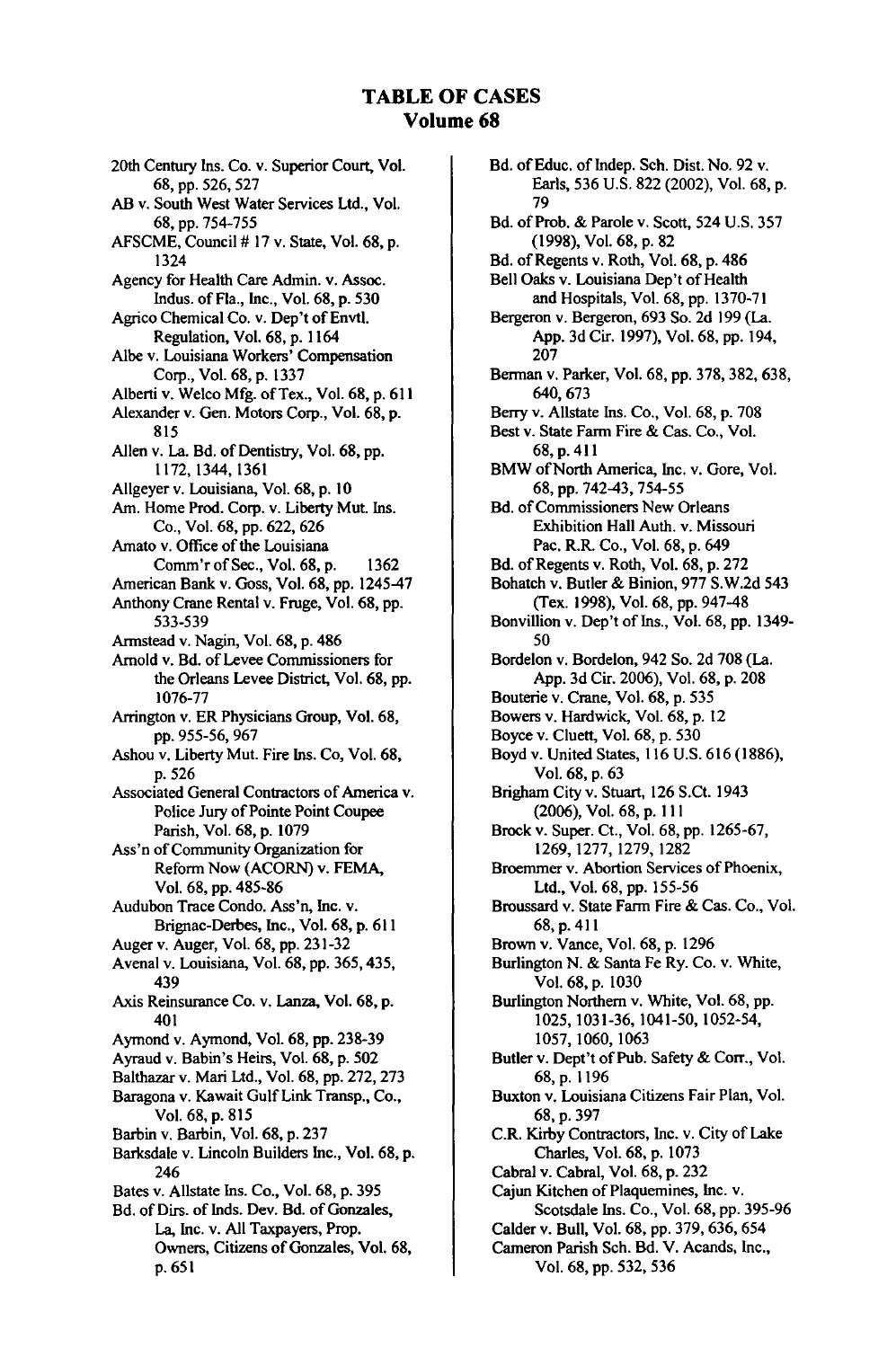Campanelli v. Allstate Life Ins. Co., Vol. **68, pp.** 526, 527 Carabell v. U.S. Army Corps of Eng'rs, Vol. 68, pp. 985, 998, **1001,** 1003-06, **1019** Caracci v. Louisiana State Racing Comm'n, Vol. **68,** p. **1336** Carmena v. East Baton Rouge Parish Sheriff's Office, Vol. **68, pp.** 538-40 Carter v. Duhe, Vol. 68, pp. **291-93** Caruso v. Allstate Ins. Co., Vol. **68,** p. **<sup>3</sup> <sup>9</sup> <sup>6</sup>** Cat's Meow, Inc. v. City of New Orleans, Vol. 68, p. 286 Caulder v. Durham Housing Auth., Vol. 68, p. 487 Cazeau v. Allstate Ins. Co., Vol. 68, p. 4 <sup>1</sup> 1 Cent. & Southern Florida Flood Control Dist. v. Okeelanta Sugar Refinery, Inc., Vol. 68, p. **1206** Chance v. Am. Honda Motor Co., Inc., Vol. 68, pp. 534, 536, **538-39** Chance v. Chance, Vol. 68, p. 206 Chase v. Sutton Mfg. Co., Vol. 68, p. **637** Chauvin v. State Farm Fire & Cas. Co., Vol. 68, pp. 403-05 Chehardy v. State Farm Fire and Casualty Co., Vol. 68, pp. 397-98, 706-08 Chemstar, Inc. v. Liberty Mut. Ins. Co., Vol. 68, p. 625 Chevron, **U.S.A.,** Inc. v. Natural Res. Def. Council, Inc., Vol. 68, pp. 1096, 1373- 74 Christopher v. New Orleans Fire Dept., Vol. 68, p. 289 CII Carbon, L.L.C. v. National Union Fire Ins. Co., Vol. 68, p. 408 City & County of Denver v. Pirosko, Vol. 68, p. 1297 City of Indianapolis v. Edmond, **531** U.S. **32, 37** (2000), Vol. 68, p. **79** City of New Orleans v. Bd. of Comm'rs of the Orleans Levee District, Vol. 68, p. **373** City of New Orleans v. Levy, Vol. 68, p. **383** City of Shreveport v. Chanse Gas Corp., Vol. 68, **pp.** 385, 649-50 **Clark** County Sch. **Dist.** v. Breeden, Vol. 68, p. 1059 **Clark** v. Community for Creative Non-Violence, Vol. 68, **p.** <sup>4</sup> <sup>8</sup> Clemens v. Harvey, Vol. 68, pp. **1271-73** Cole v. Celotex Corp., Vol. 68, p. **613** Columbia Cia. Financiera c. E.N.-Miro. De Economia *s/* proceso de conocimiento, Vol. 68, p. **518** Compeaux v. Plaisance Inspection & Enter., Inc., Vol. 68, p. 502 Conlee v. Fireman's Fund Ins. Co., Vol. 68, p. 411 Conti, Juan C. c. Ford Motor Argentina, S.A, Vol. 68, p. **519**

Cooper Indus., Inc. v. Leatherman Tool Group, Inc., Vol. **68, p. 747** Corbett v. Gen. Eng'g & Mach. Co., Vol. **68, p. 530** Corsey v. State Dep't of Corr., Vol. 68, pp. 502, 503, **505** Costello v. Hardy, Vol. **68, pp.** 303-04, 314, **317,** 324,327 County of Riverside v. McLaughlin, **500 U.S.** 44 **(1991),** Vol. **68, pp. 107, 109** Craddock v. Safeco Ins. Co., Vol. **68, pp. 396, 699** Crooks v. Placid Refining Co, Vol. **68, p. 671** Cruzan v. Director, Mo. Dept. of Health, Vol. **68, p. 720** Cuggy v. Zeller, Vol. **68, p.** 249 Curtis Publ'g Co. v. Butts, Vol. **68, p. 307** Dalkilic v. Titan Corp, Vol. **68, p. 820** Davezac v. Davezac, 483 So. **2d 1197** (La. **App.** 4th Cir. **1986),** Vol. **68, pp.** 194, **201,216** Davis v. Davis, Vol. **68, pp. 225-26** Davis v. Poelman, Vol. **68, p. 613** Davison v. Heinrich, Vol. **68, p.** 1242 Delta Bank **&** Trust Co. v. Lassiter, Vol. **68, pp. 1369-70** Dep't of Health **&** Rehabilitative Services v. Florida Project Directors Ass'n, Vol. **68, p. 1219** Detroit Free Press v. Ashcrof, Vol. **68, pp. 1129-31** Dismukes v. Town of Louisville, Vol. **68, p. 1223** Doc's Clinic v. State **ex** rel. Dep't of Health **&** Hospitals, Vol. 68, p. **1197** Dolan v. City of Tigard, Vol. 68, p. 435 Donelon v. La. Div. of Admin. Law, ex rel. Wise, Vol. 68, p. 1194 Doss v. Long, Vol. 68, p. 1297 Dow v. State, Vol. 68, p. **279** Dubois v. Hepburn, Vol. 68, p. **273** Dun **&** Bradstreet v. Greenmoss Builders, Vol. 68, pp. 313-14, 322, 324 Dureiko v. U.S., Vol. **68,** p. **478** Eastern Air Lines, Inc. v. Dep't of Revenue, Vol. **68, p. 1268** Eldridge v. Trezevant, Vol. 68, p. 438 Elevating Boats, Inc. v. St. Bernard Parish, **Vol. 68, pp. 533-35, 538-39** Ellis **Ct** Apartments Ltd. v. Woodside Corp., Vol. **68, p.** 624 Energy Reserves Group, Inc. v. Kansas Power **&** Light Co., Vol. 68, p. **527** Estate of Patout v. City of New Iberia, Vol. 68, p. **612** Ex parte Elliott, Vol. 68, p. **1271** Falgout v. Dealers Truck Equip. Co., Vol. 68, p. **534** Ferguson v. Skrupa, Vol. 68, pp. 24-25 Fiducie Desjardins, Inc. c. Cité Poste Inc, Vol. 68, **p.** 515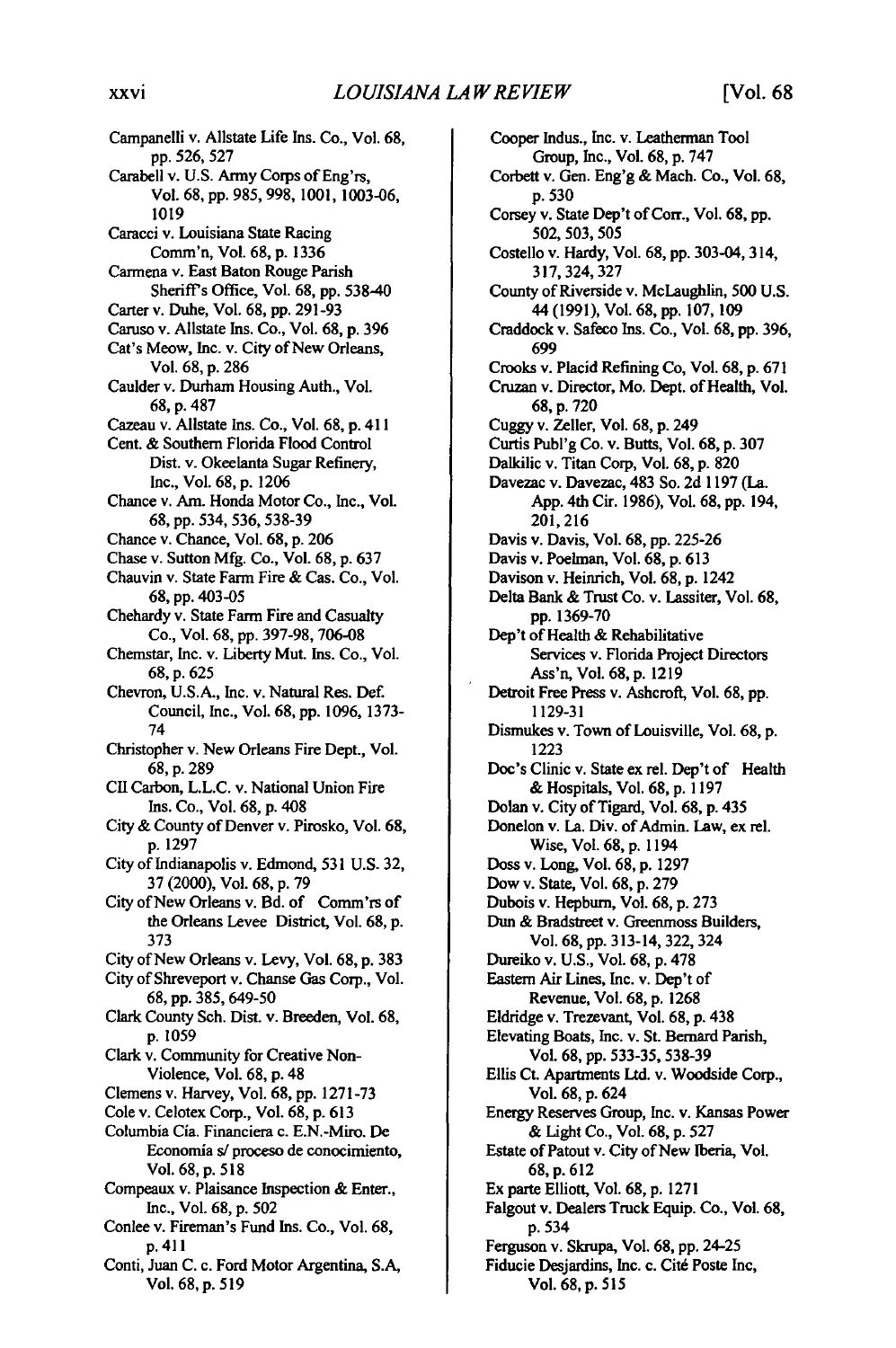## *TABLE OF CASES* **2007-2008]** xxvii

Fields v. Michael, Vol. **68, p. 253** Fisher v. City of Grand Island, Vol. **68, pp.** 1233-34, 1236 Flint v. Farm Bureau Mut. Ins. Co., Vol. 68, **pp.** 683, 698-01, 704 Flint v. La. Farm Bureau Mut. Ins. Co., Vol. 68, **pp.** 396-97 Fontenot v. One Beacon America Ins. Co., Vol. **68, p. <sup>6</sup> <sup>15</sup>** Food & Drug Admin. v. Brown & Williamson Tobacco Corp., Vol. 68, pp. 1166-67 Ford Motors Credit Co. v. Milhollin, Vol. 68, p. 168 Fox Electric, L.L.C. v. Moghimi, Vol. 68, p. 539 Freimuth v. State, Vol. **68, pp.** 1267-68 Gachez v. Gachez, 451, So. **2d 608** (La. App. 5th Cir. 1984), Vol. **68,** pp. **193, 197, 216** Gaines v. Orange County Pub. Util., Vol. 68, p. **530** Garvey v. State Farm Fire & Cas. Co., Vol. 68, pp.<sup>6</sup> 17, 62 1 Gaunt v. La. Citizens Prop. Ins. Corp., Vol. 68, p. **396** Gauthier v. Beaumont, Vol. **68,** pp. 512-13, 515 Georgia Gulf Corp. v. Bd. of Ethics for Public Employees, Vol. 68, pp. **1173-74** Georgia v. Randolph, 126 S.Ct. 1515 **(2006),** Vol. 68, pp. **111,** 114-15 Gerdes v. Estate of Cush, Vol. 68, p. 249 Germany v. State, Vol. 68, p. 1342 Gertz v. Robert Welch, Inc., Vol. 68, pp. **307-** 11,314-18,322-24 Gibson v. Gibson, Vol. 68, pp. 238-39 Gilooly v. Mo. Dep't of Health & Senior Serv., Div. of Senior Serv., Vol. **68,** p. 1039 Globe Newspaper Co. v. Superior Court, Vol. 68,p. 1126 Goldberg v. Kelly, Vol. 68, **pp.** 487, 1195-96 Gov't Computer Sales, Inc. v. State, Vol. 68, p. 1337 Graham v. FEMA, Vol. 68, **p.** 478 Grefer v. Travelers Ins. Co., Vol. 68, p. 614 Griffin v. Wisconsin, 483 U.S. 868 (1987), Vol. 68, pp. 68-69, 71-72,79 Griswold v. Connecticut, Vol. 68, p. 30 Guillory v. Guillory, Vol. 68, pp. 532, 534 Gulf Pines Memorial Park, Inc. v. Oaklawn Mem'l Park, Inc., Vol. 68, pp. 1164- 65 Hall v. Brookshire Brothers, Ltd., Vol. 68, pp. **970-71** Hall v. Hall, Vol. 68, p. **535** Hamilton v. Royal Int'l Petroleum Corp., Vol. 68, pp.263-69,274-75, 281,285-86, **291,297** Handfield c. Laporte, Vol. 68, p. **515**

Hanover Petroleum Corp. v. Tenneco, Inc., Vol. **68, pp.** 552, 561 Harris v. Forklift Systems, Inc., Vol. 68, pp. 1061-62 Harris v. Fuller, Vol. 68, p. 273 Harrison v. Succession of Adger, Vol. 68, p. 504 Haw. Providers Network, Inc. v. **AIG** Haw. Ins. Co., Inc., Vol. 68, p. 1253 Hawaii Housing Auth. v. Midkiff, Vol. 68, pp. 639-40, 640 Hebert v. Wise, Vol. 68, pp. 250-51 Heckler v. Campbell, Vol. 68, pp. 1347-48 Herzog Contracting Corp. v. Oliver, Vol. 68, p. 614 Hill v. Gateway 200, Inc., Vol. 68, p. 130 Historic Restoration, Inc. v. RSUI Indemnity Co., Vol. 68, pp. 400, 406 Hoechst Celanese Corp. v. Certain Underwriters at Lloyd's London, Vol. 68, p. 626 Hoffman v. Red Owl Stores, Inc., Vol. 68, p. 134 Holzenthal v. Sewerage & Water Bd. of New Orleans, Vol. 68, pp. 433, 436 Hopkins v. Lincoln Trust Co., Vol. 68, pp. 532, 536 Hudson v. Michigan, 126 S. Ct. 2159(2006), Vol. 68, pp. 63-67, 75, 81-116 Humphreys v. Encompass Indem. Co., Vol. 68, pp. 398-99 Illinois v. Krull, 480 U.S. 340 (1987), Vol. 68, p. 83 In re Am. Waste & Pollution Control Co., Vol. 68, pp. 1173, 1328-32 In re Carline Tank Services, Vol. 68, p. 1370 In re Estate of Smith, Vol. 68, p. 530 In re Heath, Vol. 68, p. 1242 In re Himmel, 533 N.E.2d 790 (Ill. 1988), Vol. 68, pp. 939-40 In re Katrina Canal Breaches Consol. Litig., Vol. 68, pp. 397, 399-401 In re Marriage of Moore, 618, p. 2d 208 (Cal. 1980), Vol. 68, p. 184 In re Riehlmann, 891 So. 2d 1239 (La. 2005), Vol. 68, pp. 937-40, 949, 951 In re Shiplov, D.M.D., Vol. 68, p. 1360 In re Succession of Faget, Vol. 68, p. 536 In the Matter of Rollins Envtl. Services, Inc., Vol. 68, pp. **1172-73** Interdiction of Rodrigue, Vol. 68, p. **250** Jacobson v. Massachusetts, Vol. 68, p. **1162** Jacron Sales Co. v. Sindorf, Vol. 68, p. **312** James Pest Control, Inc. v. Scottsdale Ins. Co., Vol. 68, pp. **612, 621** Jean-Guy Longtin c. Lise Plouffe, Vol. 68, p. 515 Jimmie Smith v. FEMA, Vol. 68, pp. 462-63 Jones v. Dexter, Vol. **68,** pp. 1238-41, 1245, 1247-48, **1253, 1255, 1257, 1280-82**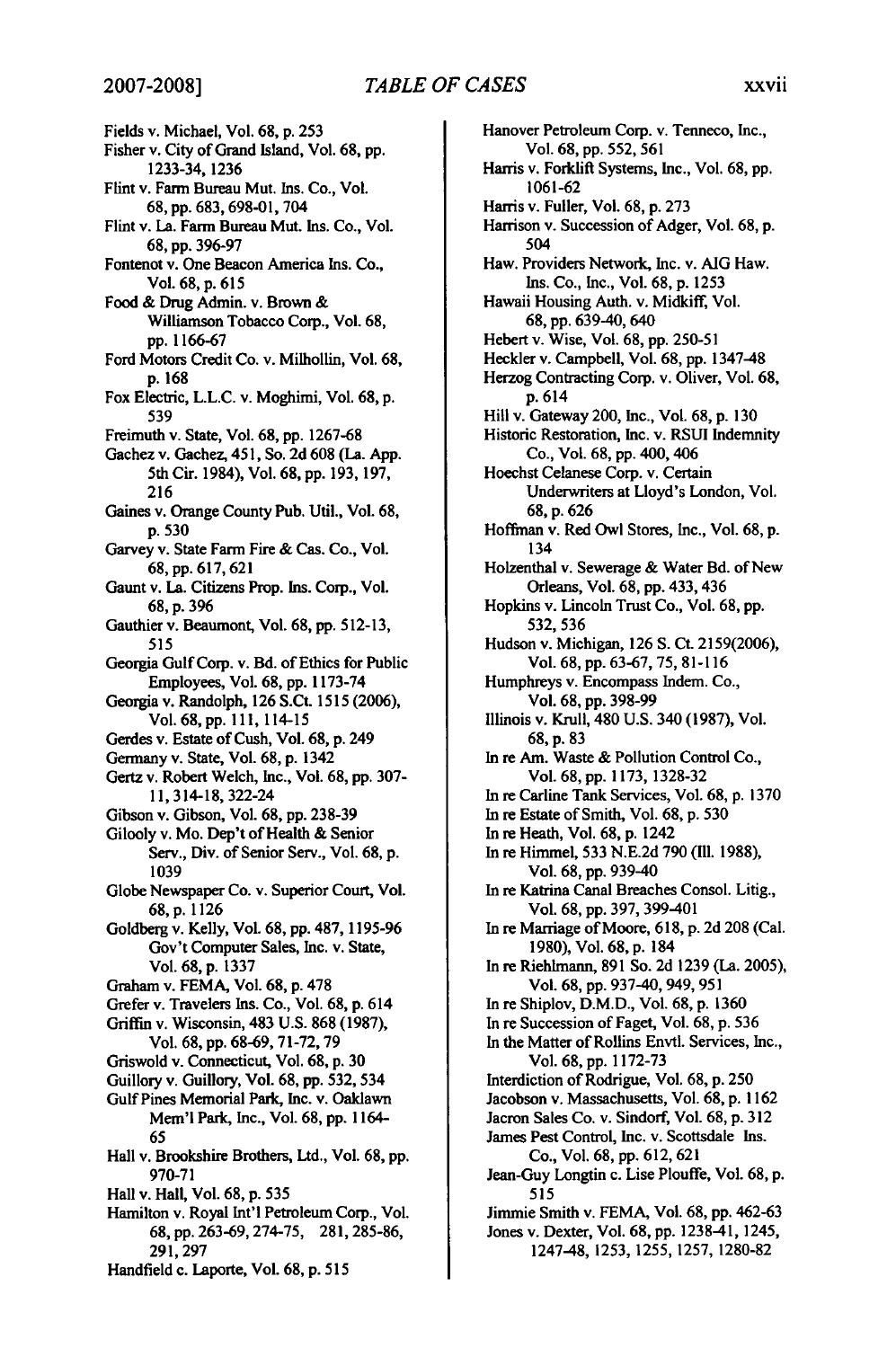Jones v. Flowers, Vol. 68, pp. 269-71,277, 279 Keith v. U.S. Fid. & Guar., Vol. 68, p. 537 Kelo v. City of New London, Vol. 68, pp. 353, 376-78, 382, 636, 638, 641,658 Kelty v. Brumfield, Vol. 68, pp. 967-70 Kennedy v. Sheriff, Vol. **68, pp. 301-03,** 309- 12, 314, 317, 319, 323, 326 Kief Farmers Coop. Elevator v. Farmland Mut. Ins. Co., Vol. 68, p. 624 Kilgore v. Barnes, Vol. 68, p. 525 King v. Talbot, Vol. 68, pp. 247-48 Kohl v. United States, Vol. 68, p. 635 Korossy v. Sunrise Homes, Inc., Vol. 68, pp. 611,613 La. Assoc. Gen. Contractors v. Dep't of Agric. & Forestry (Associated Contractors), Vol. 68, pp. 1069-70, 1076 La. Med. Mgmt. Corp. v. Bankers Ins. Co., Vol. 68, p. 395 La. Seafood Mgmt. v. La. Wildlife & Fisheries Comm'n, Vol. 68, p. 435 Lafayette Insurance Co. v. C.E. Albert, Vol. 68, pp.<sup>6</sup> <sup>12</sup> ,620 Lakeshore Harbor Condo. Dev. v. New Orleans, Vol. 68, p. 436 Landry v. Louisiana Citizens Prop. Ins. Corp., Vol. 68, pp. 405-06 Langlois v. E. Baton Rouge Parish Sch. Bd., Vol. 68, p. 288 Lawrence v. Texas, Vol. 68, p. 38 Layne v. City of Mandeville, Vol. 68, pp. 435-37 Leali v. Certain Underwriters at Lloyd's, London, Vol. 68, p. 411 Lee v. Lee, Vol. 68, pp. 227-28 Leonard v. Nationwide Mut. Ins. Co., Vol. 68, pp. 413-15 Levy v. Stewart, Vol. 68, p. 503 Lewis v. Guar. Fed. **Sav.** & Loan Ass'n, Vol. 68,p. 1189 Liebig v. Superior Court, Vol. 68, p. 527 Lochner v. New York, Vol. 68, pp. 9-10, 12, 16,18,21,23,30 Lockett v. FEMA, Vol. 68, pp. 479-80 Lott v. Haley, Vol. 68, pp. 532, 534, 537 Louisiana Assoc. Gen. Contractors v. Louisiana Dep't of Agric. and Forestry (the Sugar Mill Case), Vol. 68, pp. 1070, 1074-81, 1086-93 Louisiana State Bd. of Med. Exam'rs v. Bertucci, Vol. 68, pp. 1356-63 Loyacano v. Loyacano, Vol. 68, pp. 294 Lucas v. S.C. Coastal Council, Vol. 68, pp. 430, 434,437 Lutz v. City of York, Vol. 68, p. 49 Lytal v. Lytal, Vol. 68, pp. 241-42 Magill v. Louisiana State Police Troop G, Vol. 68, p. 1372

Mapp v. Ohio, 367 U.S. 643 (1961), Vol. 68, **pp.** 65, 82, 87, 91, 94, 97, 99, 105-07 Marriage of Baltins, Vol. 68, p. 255 Marriage of Modnick, Vol. 68, p. 254 Marriage of Walker, Vol. 68, p. 256 Martin Forest Prods. v. Grantadams, Vol. 68, pp. 552, 565 Mason v. Mason, 927 So. 2d 1235 (La. App. 2d Cir. 2006), Vol. 68, pp. 196, 200, 206 Mason v. Salinas, Vol. 68, p. 530 Matthews v. Eldridge, Vol. 68, pp. 271, 273- 80,487 McCann v. Scaduto, Vol. 68, p. 277 McClanahan v. McClanahan, Vol. 68, p. 233 McDonnell Douglas Corp. v. Green, Vol. 68, pp. 1028, 1029 McKnight v. Calhoun, Vol. 68, pp. 504, 1236-38 McWaters v. FEMA, Vol. 68, pp. 455-57, 477,480-85,488 Mennonite Bd. of Missions v. Adams, Vol. 68, pp. 269,267,270,276 Meredith v. Ieyoub, Vol. 68, p. 1326 Meritor Savings Bank, FSB v. Vinson, Vol. 68,p. 1061 Merrick Construction Co. v. Louisiana Dep't of Envtl Quality, Vol. 68, p. 1367 Merrit v. Dilliard Paper Co., Vol. 68, pp. 1037, 1038, 1056 Meyer v. Nebraska, Vol. 68, pp. 14, 30 Miguel, Rodolfo v. Agua y Energía Eléctrica, Vol. 68, p. 519 Mill Acts cases, Vol. 68, p. 637 Minyard v. Curtis Products, Vol. 68, pp. 294, 295 Mistretta v. United States, Vol. 68, pp. 1103, 1252 Montrose Chem. Corp. of Cal. v. Admiral Ins. Co., Vol. 68, pp. 606, 608, 616, 621, 623, 625-26 Moody v. Moody, 622 So. 2d 1381 (La. App. 1st Cir. 1993), Vol. 68, p. 208 Moore v. Draper, Vol. 68, p. 1159 Moore v. Matthews, Vol. 68, p. 1060 Moore v. Roemer, Vol. 68, p. 1330 Morial v. Smith & Wesson Corp., Vol. 68, pp. 537-38 Morrissey v. Brewer, Vol. 68, p. 274 Mullane v. Cent. Hanover Bank & Trust Co., Vol. 68, pp. 269, 274 Murray v. United States, 487 U.S. 533 (1988), Vol. 68, p. 100 N. Ins. Co. of N.Y. v. Gabus, Vol. 68, p. 542 N. States Power Co. v. Fid & Cas. Co. of N.Y., Vol. 68, p. 624 Nash v. Nash, 799 So. 2d 829 (La. App. 3d Cir. 2001), Vol. 68, pp. 206-07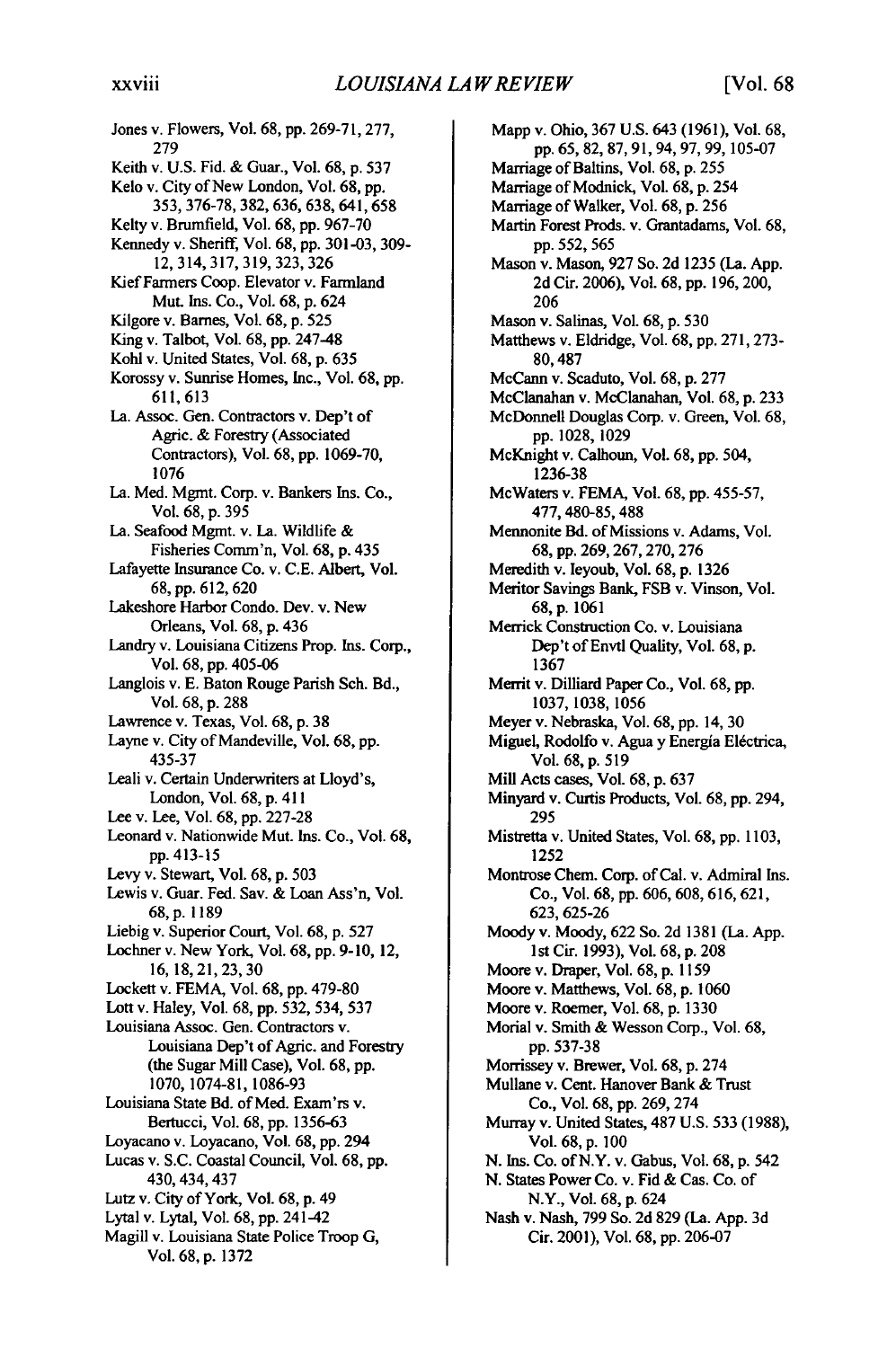Nat'l Treasury Employees Union v. Von Raab, 489 **U.S. 656 (1989),** Vol. **68, p. 80** New Orleans Assets, **LLC** v. Travelers Prop. Cas. Co., Vol. **68, pp. 612, 620** New Orleans Rosenbush Claims Service, Inc. v. City of New Orleans, Vol. **68, p. 1073** New York Times Co. v. Sullivan, Vol. **68, pp. 306, 309, 311, 313, 315, 326-27** New York v. **Harris,** 495 **U.S.** 14 **(1990),** Vol. **68, pp. 89-90,** 102 Newman v. City of North Yakima, Vol. **68, p.** 1242 Nix v. Williams, 467 **U.S.** 431 (1984), Vol. **68, p. 83** Noe v. Roussel, Vol. 68, p. 248 Norfolk **S.** Corp. v. Cal. Union Ins. Co., Vol. **68, pp. <sup>6</sup> <sup>14</sup> , <sup>6</sup> <sup>2</sup> <sup>7</sup>** Norman v. Norman, Vol. **68, pp.** 239-40 North Jersey Media Group v. Ashcrof, **Vol. 68, pp. 1129-31** O'Connor v. Ortega, 480 **U.S. 709 (1987),** Vol. **68, p. 80** Oceanics, Inc. v. Petroleum Distributing Co., Vol. 68, pp. **610-11** Olaverria, Armando N. c. Chaco, Vol. **68, p. 517 Old** Dominion Land Co. v. **U.S.,** Vol. **68, p. 637** Oliphint v. Oliphint, Vol. **68, p. 227** Olivares, Jorge **A.** c. Estado Nacional Argentino, Vol. **68, p. 518** Olmstead v. United States, Vol. **68, p. 56** Orleans Parish School Bd. v. Scheyd, Inc., Vol. **68, pp.** 614-15, **622** Oubre v. Louisiana Citizens Fair Plan, Vol. **68, p. 397** Oxner v. Montgomery, Vol. **68, p. 611** Oznaga v. La Société d'exploitation des lotteries et courses du Québec, Vol. 68, **p.513** Palermo Land Co. v. Planning Comm'n of Calcasieu Parish, Vol. 68, p. 436 Palm Beach County National Utility Co., Inc. **v.** Palm Beach County Health Dep't, Vol. 68, pp. 1240, 1241 Passa v. Derderian, Vol. 68, p. **690** Penn Cent. Transp. Co. v. City of New York, Vol. 68, p. 435 People ex rel. Drake v. Mahaney, Vol. **68, p.** 1207 People v. Hudson, Vol. 68, p. 84 People v. Samson, Vol. **68, p. 70** People v. Stevens, **597** N.W. **2d 53,** Vol. 68, **p.** <sup>84</sup> Philip Morris **USA** v. Williams, Vol. 68, p. **755** Pierce v. Soc'y of the Sisters, Vol. 68, p. **30** Pope v. State, Vol. 68, p. **1331**

Preis v. Preis, 649 So. **2d** 593, Vol. **68, p. 207** Press-Enter. Co. v. Super. Ct., Vol. **68, pp.** 1126, 1128, 1130 Price Waterhouse v. Hopkins, Vol. 68, pp. 1028, 1029 Procureur general du Québec v. Garantie, Cie d'assurance de l'Amérique du Nord, Vol. 68, p. 513 Prudential Prop. Cas. Ins. Co. v. Stuckey, Vol. 68, pp. 611,619, 623 Prudential-LMI Commercial Ins. v. Superior Court, Vol. 68, p. 526 Québec (Ville) c. Constructions Bé-Con inc, Vol. 68, p. 515 Quierry's Ex'r v. Faussier's Ex'rs, Vol. 68, pp.501,502 Quinlan v. Houston & Tex. Cent. Ry. Co., Vol. 68, p. 1212 Rando v. Top Notch Props, LLC, Vol. 68, pp. 611,615,618 Rapanos v. United States, Vol. 68, pp. 985- 86, 989, 994-1008, 1011-13, 1015, 1017, 1021-22 Ray v. Henderson, Vol. 68, p. 1062 Raymond v. Orleans Parish Sch. Bd., Vol. 68, p. 535 Reaux v. Louisiana Bd. of Medical Exam'rs, Vol. 68, pp. 1358-59, 1362 Reis v. Universal City Dev. Partners, LTD., Vol. 68, p. 1063 Reymond v. State Through the Dep't. of Highways, Vol. 68, p. 432 Reynolds v. Batson, Vol. 68, pp. 501, 502 Richard v. Hall, Vol. 68, p. 287 Richmond Newspapers, Inc.v. Virginia, Vol. 68, pp. 1126, 1128-30 Ridgely v. FEMA, Vol. 68, pp. 486-87, 489 494 Rindge Co. v. County of Los Angeles, Vol. 68, p. 637 Ringuette c. Ringuette, Vol. 68, p. 515 Risdon Enter., Inc. v. Colemill Enter, Vol. 68, p.815 River & Rail Terminals v. Louisiana Ry. & Navigational Co., Vol. 68, p. 657 Rosas v. Brock, Vol. 68, pp. 478-79 Rosenbloom v. Metromedia, Inc., Vol. 68, pp. 314, 315,318 Rosinia v. Lexington Ins. Co., Vol. 68, pp. 395-96 Rouselle v. Plaquemines Parish Sch. Bd., Vol. 68, p. 537 Roy v. Belt, Vol. 68, p. 432 Ruhl v. Perry, Vol. 68, p. 530 Samson v. California, S.Ct. 2193 (2006), Vol. 68, pp. 64-81, 104-16 Sanchez v. Ga. Gulf Corp., Vol. 68, p. 289 Sanders v. Dep't of Health and Human Res., Vol. 68, pp. 291-93 Sauers v. Salt Lake County, Vol. 68, p. 1038 Scheja v. Sosa, Vol. 68, p. 522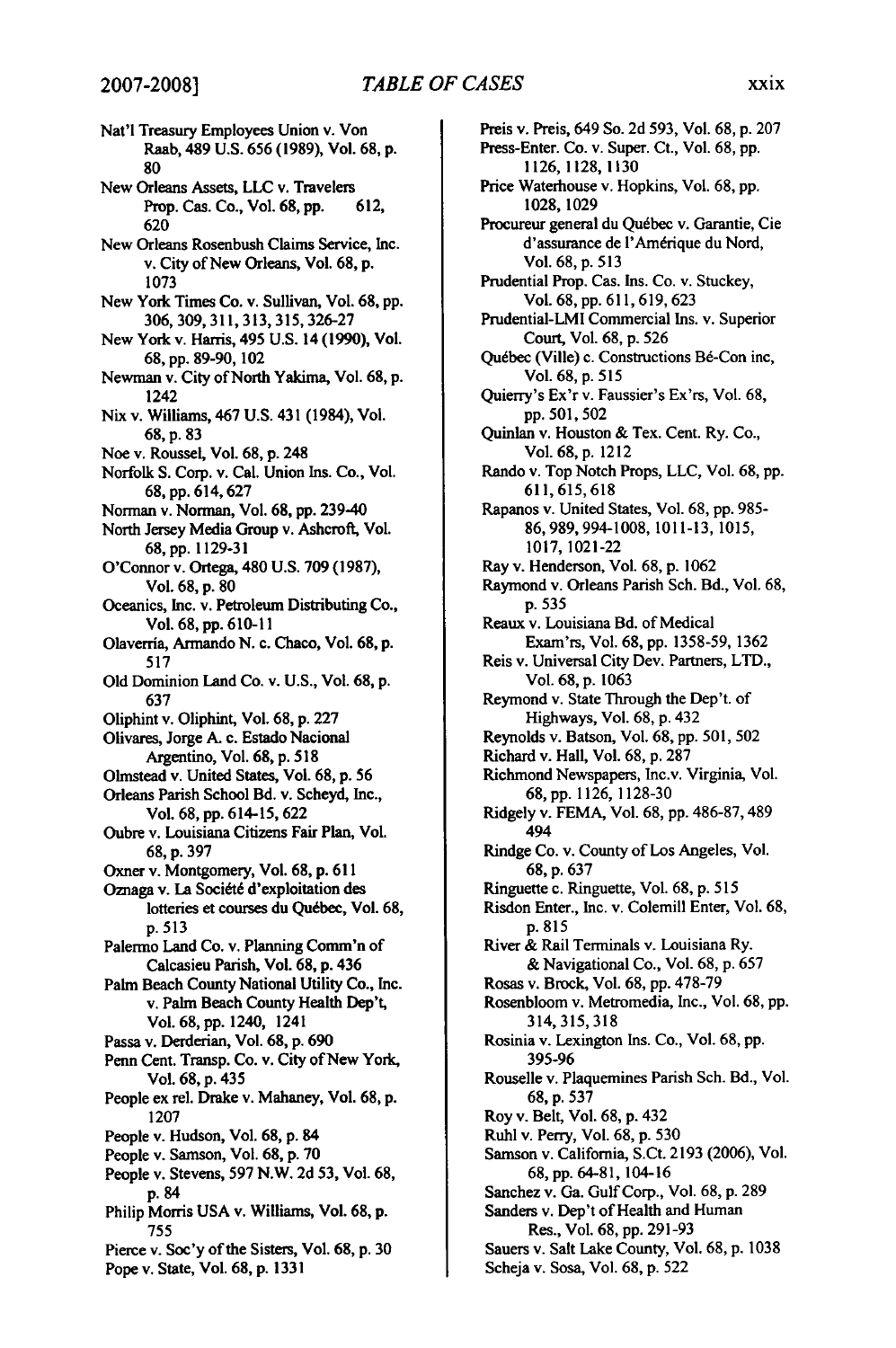Schwegmarm Bros. Giant Super Markets v. McCrory, Vol. 68, pp. 1316, 1318-20 Seale v. McKennon, Vol. 68, pp. 1280 Segura v. United States, 468 U.S. 796 (1984), Vol. 68, pp. 89-90, 102 Sentinel Ins. Co. v. First Ins. Co. of Haw., Vol. 68, pp. 622-25 Shadow Lake Mgmt. Co. v. Landmark Am. Ins. Co., Vol. 68, pp. 412-13 Sher v. Lafayette Ins. Co., Vol. 68, pp. 402, 411 Sheridon v. Sheridon, 867 So. 2d 38 (La. App. 3d Cir. 2004), Vol. 68, pp. 196, 202-03, 207-08 Shinholster v. Graham, Vol. 68, pp. 1164-65 Smith v. Avant Garde Homeowners Ass'n, Inc., Vol. 68, p. 539 Smith v. Stewart, Vol. 68, pp. 503-04 Smith v. Taylor, Vol. 68, p. 502 Solid Waste Agency of Northern Cook County v. United States Army Corps of Eng'rs, Vol. **68, pp. 989,991-95,** 1002- **06, 1017-18,** 1020-24 Southeast Aluminum v. Metro Dade County, Vol. 68, pp. 1225-26 Southwest Florida Water Mgmt. Dist. v. Save the Manatee Club, Inc., Vol. 68, p. **1161** Sparan Petroleum Co. v. Federated Mut. Ins. Co., Vol. 68, p. 624 Spiller's Heirs v. Baumhard, Vol. 68, p. 288 Spine Diagnostics v. La. State Bd. of Nursing, Vol. 68, p. 1366 St. Johns River Water Mgmt. District v. Consolidated Tomoka Land Co., Vol. 68,p. **1160** St. Paul Fire & Marine Ins. Co. v. Smith, Vol. 68, p. 537 St. Paul Fire & Marine Ins. Co. v. Valentine, Vol. 68, p. 6 <sup>1</sup> <sup>1</sup> St. Tammany Parish Hosp. Serv. Dist. No. 2 v. Schneide, Vol. 68, p. 433 Standard Materials, Inc. v. City of Slidell, Vol. 68, pp. 440, 435 Stanley v. Illinois, Vol. 68, p. 279 Star Enterprises v. State Dep't of Revenue & Taxation, Vol. 68, pp. 1353-54 State Bd. of Ethics v. Green, Vol. 68, p. 1323 State Dep't of Highways v. Henderson, Vol. 68, p. 785 State Dep't of Soc. Servs. v. City of New Orleans, Vol. **68,** p. 435 State ex rel. Attorney Gen. v. Green, Vol. 68, p. 1209 State ex rel. DeBarge v. Cameron Parish School Bd., Vol. 68, pp. 1359-60 State ex rel. McBride v. Super. Ct. for King County, Vol. 68, pp. 1152-53 State ex rel. Springer v. Smith, Vol. 68, pp. 1261-62 State ex rel. Timken Roller Bearing Co. v. Indus. Comm'n, Vol. 68, p. 1242

State Farm Mut. Auto Ins. Co. v. Campbell, Vol. 68, pp. 757-58 State Through the Dep't of Transp. & Dev. v. Chambers Iv. Co., Vol. 68, **pp.** 432- 34,440 State v. All Pro Paint & Body Shop, Inc., Vol. 68, p. 1317 State v. All Prop. & Cas. Ins. Carriers Authorized to Do Bus. in State, Vol. 68, pp. 392-93, 537-38, 540-41, *545* State v. Broom, Vol. 68, p. 1320 State v. Camil, Vol. 68, p. 1247 State v. Knowles, Vol. 68, p. 539 State v. Malone, Vol. 68, pp. 1230-31 State v. Miller, Vol. 68, p. 1318 State v. Rodriquez, Vol. 68, pp. 1224-25 State v. Schnyder, Vol. 68, p. 539 State v. Smith, Vol. 68, p. 1229 State v. St. Charles Airline Lands, Inc., Vol. 68, pp. 421, 430 State v. Thompson, Vol. 68, **p.** 1269 State, Dep't of Transp. and Dev. v. Dietrich, Vol. 68, p. 648 Stewart v. Kahn, Vol. 68, pp. 503-04, 504 Strawbridge v. Curtis, Vol. 68, pp. 685, 686, 691,693-94 Succession of Farmer, Vol. 68, p. 504 Succession of McKay, Vol. 68, p. 536 Sugar Mill case, the, Vol. 68 see Louisiana Associated General Contractors v. Louisiana Department of Agriculture and Forestry, this index Suire v. Combined Ins. Co. of America, Vol. 68, p. 502 SWAT 24 Shreveport Bossier, Inc. v. Bond, Vol. 68, pp. 285, 288 Tax Lien Services v. Hall, Vol. 68, pp. 274, 277-78 TBG, Inc. v. Commercial Union Ins., Vol. 68, p. 625 Tejedor v. State Farm Fire and Cas. Co., Vol. 68, p. 416 Terrebone v. Allstte Indem. Co., Vol. 68, p. 397 Terry v. Ohio, 392 U.S. 1 (1968), Vol. 68, pp. 98-100, 105 Tex. Pipe Line, Vol. 68, p. 657 The License Cases, Vol. 68, pp. 1146, 1167 Thigpen v. Thigpen, Vol. 68, p. 228 Thompson v. Washington, Vol. 68, p. 487 Tie-Reace Hollingsworth ex. rel. McDonald v. City of Laurel, Vol. 68, p. 525 Tillamook City v. County Court, Vol. 68, p. 1242 Tomlinson v. Allstate Indem. Co., Vol. 68, p. 412 Town of Vidalia v. Unopened Succession of Ruffin, Vol. 68, p. 649 Trentecosta v. Beck, Vol. 68, pp. **315,** 320-21 Troiani, Pedro N. v. Ford Motor Argentina **S.A., Vol. 68, pp. 518-20**